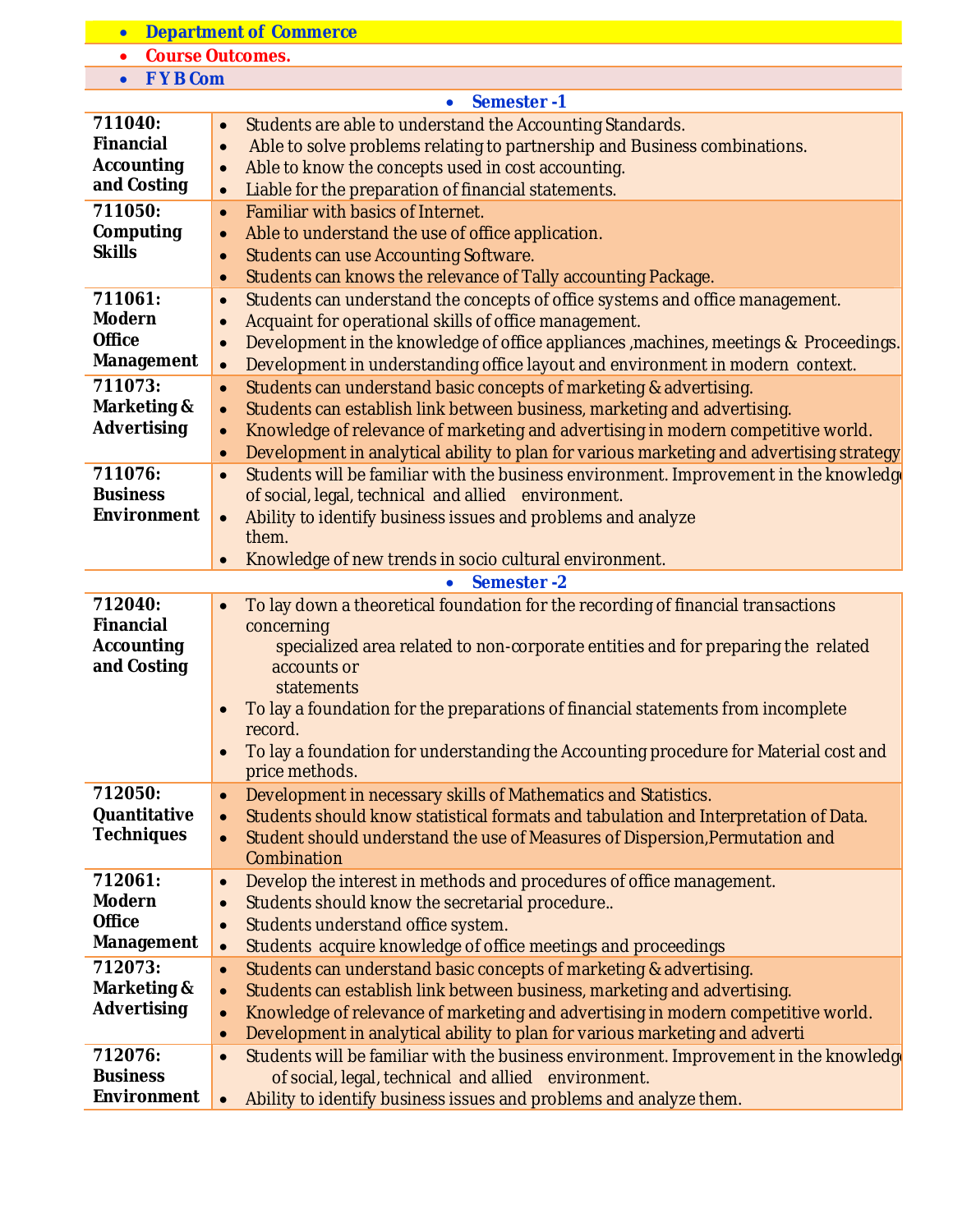|                                                           | Knowledge of new trends in socio cultural environment.<br>$\bullet$                                                                                                                                                                                                                                                                                                                                                                                             |
|-----------------------------------------------------------|-----------------------------------------------------------------------------------------------------------------------------------------------------------------------------------------------------------------------------------------------------------------------------------------------------------------------------------------------------------------------------------------------------------------------------------------------------------------|
| • SYBCom                                                  |                                                                                                                                                                                                                                                                                                                                                                                                                                                                 |
|                                                           | • Semester -3                                                                                                                                                                                                                                                                                                                                                                                                                                                   |
| 23020:<br><b>Business and</b><br><b>Tax laws</b>          | Students can able to face the problems on various sides of business & tax law.<br>$\bullet$<br>Student can analysis the legal constraints on business.<br>$\bullet$<br>Students can understand the legal rules regarding contract.<br>$\bullet$<br>Acquaint with development of Patents and Environment Protection Act.<br>$\bullet$                                                                                                                            |
| 23030:<br><b>Business</b><br><b>Management</b>            | Students can understand the concept of management and new trends in management.<br>$\bullet$<br>Familiar with the nature and scope of management.<br>$\bullet$<br>Development in leadership & communication skills.<br>$\bullet$<br>Acquaint with Modern Management Practices.<br>$\bullet$                                                                                                                                                                     |
| 23040:<br>Corporate<br><b>Accounting &amp;</b><br>Costing | Development and understanding of various components of corporate financial<br>$\bullet$<br>transactions.<br>Information of relevant accounting standards.<br>$\bullet$<br>Students can understand the labour & overheads accounting procedure.<br>$\bullet$<br>Students can understand the knowledge on issue, redemption of shares and<br>$\bullet$<br>debentures.                                                                                             |
| 23050:<br>Computing<br>Management                         | Able to know various features and principles of Tally software.<br>$\bullet$<br>Students can understands the objectives of computerized accounting.<br>$\bullet$<br>Acquaint with modern technology in accounting.<br>$\bullet$                                                                                                                                                                                                                                 |
| 23061:<br><b>Business</b><br><b>Entrepreneu</b><br>rship  | Understanding of concepts, qualities & types of entrepreneur.<br>$\bullet$<br>Understanding of entrepreneurship development theories.<br>$\bullet$<br>Knowledge of entrepreneurship development programme.<br>$\bullet$<br>Acquaint with role of entrepreneur and inducement measures.<br>$\bullet$                                                                                                                                                             |
| 23073:<br><b>Retail</b><br><b>Management</b>              | Students can know basic retailing management concepts.<br>$\bullet$<br>Development in understanding of the dynamic of modern organized retail trade.<br>$\bullet$<br>Improvement in theoretical and practical knowledge of retail management.<br>$\bullet$<br>Improvement in the knowledge of modern techniques and practices of retailing and<br>$\bullet$<br>experienced around the globe.                                                                    |
|                                                           | Semester-4                                                                                                                                                                                                                                                                                                                                                                                                                                                      |
| 24020:<br><b>Business and</b><br><b>Tax laws</b>          | Understand the essential provisions of the Partnership Act and the structure of legal<br>document the Partnership deed.<br>Understand the basic structure, rules & powers of the Consumer Protection Act.<br>$\bullet$<br>Students know the provision regarding strikes and lock-outs under the Industrial<br>$\bullet$<br>Disputes Act.                                                                                                                        |
|                                                           | Students acquainted with the Environment Protection Act.<br>$\bullet$<br>Students acquainted with the Goods and Services tax Act.<br>$\bullet$                                                                                                                                                                                                                                                                                                                  |
| 24030:<br><b>Business</b><br><b>Management</b>            | Introduce the concept of management to the students<br>$\bullet$<br>Students acquaint the student with modern management practices.<br>$\bullet$<br>Develop leadership skills and communication skills.<br>$\bullet$<br>Students should familiarize the students with the nature and scope of management.<br>$\bullet$<br>Help the students to understand the concept of management. Also expose the<br>$\bullet$<br>students to<br>latest trends in management |
| 24040:                                                    | Develop an understanding of the rules of measurement and reporting relating to<br>$\bullet$                                                                                                                                                                                                                                                                                                                                                                     |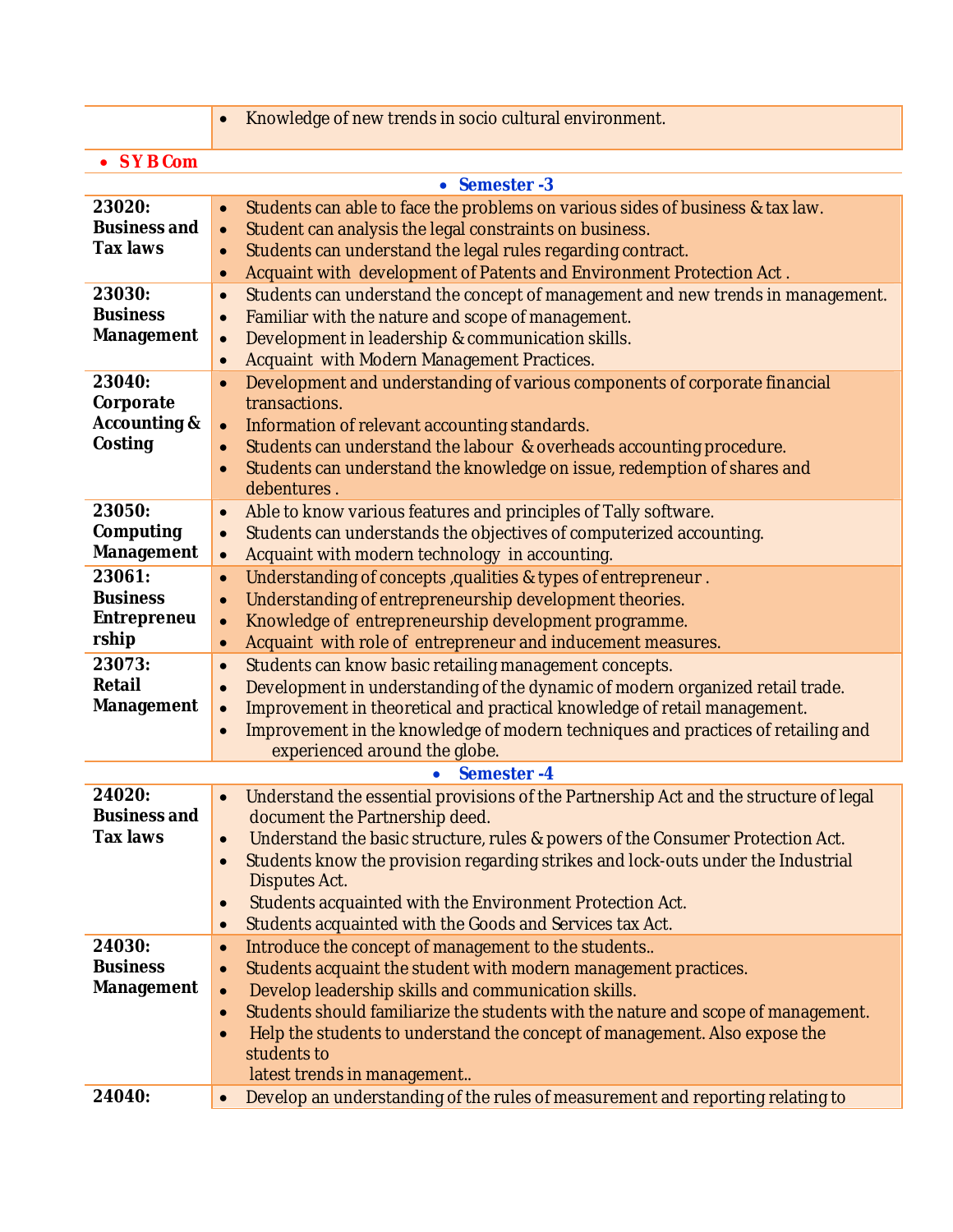| Corporate                                      | various                                                                                                          |
|------------------------------------------------|------------------------------------------------------------------------------------------------------------------|
| <b>Accounting &amp;</b>                        | components of corporate financial transactions.                                                                  |
| Costing                                        | Provide working knowledge of accounting principles and procedures for recording<br>$\bullet$                     |
|                                                | Of transactions related to corporate entities, and for preparing the corporate accounts                          |
|                                                | And statements in accordance with the statutory requirements.                                                    |
|                                                | Introduce the relevant Accounting Standards issued by the Institute of Chartered<br>$\bullet$<br><b>Accounts</b> |
|                                                | Of India.                                                                                                        |
|                                                | Introduce different methods of Costing.                                                                          |
|                                                | $\bullet$<br>lay a foundation for understanding the Labour & Overheads Accounting procedure<br>$\bullet$         |
| 24050:                                         | Understand the Concept Process, Importance and Objectives of Communication<br>$\bullet$                          |
| <b>Business</b>                                | Develop Awareness regarding New Trends in Business Communication<br>$\bullet$                                    |
| Communicati                                    | Students Know the Principles Of Effective Communication & acquire Communication<br>$\bullet$                     |
| on                                             | Skills.                                                                                                          |
|                                                | Study Various Types Of Business Letters & Develop Skills To Draft Letters<br>$\bullet$                           |
|                                                | Acquaint with Modern Technology In Communication.<br>$\bullet$                                                   |
| 24061:                                         | Understand the concept of entrepreneurship.<br>$\bullet$                                                         |
| <b>Business</b>                                | Students know the qualities and the types of entrepreneur.<br>$\bullet$                                          |
| <b>Entrepreneu</b>                             | Indentify the new business opportunities.<br>$\bullet$                                                           |
| rship                                          | Student know the Entrepreneurship Development Programme.<br>$\bullet$                                            |
|                                                | Under entrepreneurship development theories and factors affecting.<br>$\bullet$                                  |
|                                                | Recognize women entrepreneurship.<br>$\bullet$                                                                   |
| 24073: Retail                                  | Students can knows basic retailing management concepts.<br>$\bullet$                                             |
| <b>Management</b>                              | Development in understanding of the dynamic of modern organized retail trade.<br>$\bullet$                       |
|                                                | Improvement in theoretical and practical knowledge of retail management.<br>$\bullet$                            |
|                                                | Improvement in the knowledge of modern techniques and practices of retailing and                                 |
|                                                | experienced around the globe.                                                                                    |
| <b>TYB Com</b>                                 |                                                                                                                  |
|                                                | Semester-5<br>$\bullet$                                                                                          |
| 35020:                                         | Described about the concept, types & methods of auditing.<br>$\bullet$                                           |
| <b>Principles &amp;</b><br><b>Practices of</b> | Acquired knowledge about vouching of cash and credit transactions, verification of<br>$\bullet$                  |
| <b>Auditing</b>                                | assets<br>and liabilities.                                                                                       |
|                                                | Comprehend the knowledge about appointment, rights, duties and responsibility of                                 |
|                                                | auditor.                                                                                                         |
|                                                | Acquired knowledge of audit documentation and audit evidence.<br>$\bullet$                                       |
| 35030:                                         | Students can know the various provisions relating to income & income tax.<br>$\bullet$                           |
| <b>Income Tax</b>                              | Students can understand the basic concepts of IT Act and scheme of taxation in India.<br>$\bullet$               |
|                                                | Students can compute income and tax of an individual assesses.<br>$\bullet$                                      |
| 35040:                                         | Students can know concepts, principles and practices of HRM.<br>$\bullet$                                        |
| Human                                          | Familiar with concepts of HR Planning, job analysis, recruitment and selection.<br>$\bullet$                     |
| <b>Resource</b>                                | Development in total personality of students as future human resource of India.<br>$\bullet$                     |
| <b>Management</b>                              | Acquaint the knowledge of recent trends in HRM.<br>$\bullet$                                                     |
|                                                |                                                                                                                  |
| 35051:                                         | Familiar with concept, nature, scope, & application of Modern Management<br>$\bullet$                            |
| <b>Modern</b>                                  | Techniques.                                                                                                      |
| <b>Management</b>                              | Understand the concept of E-Customer relationship management.<br>$\bullet$                                       |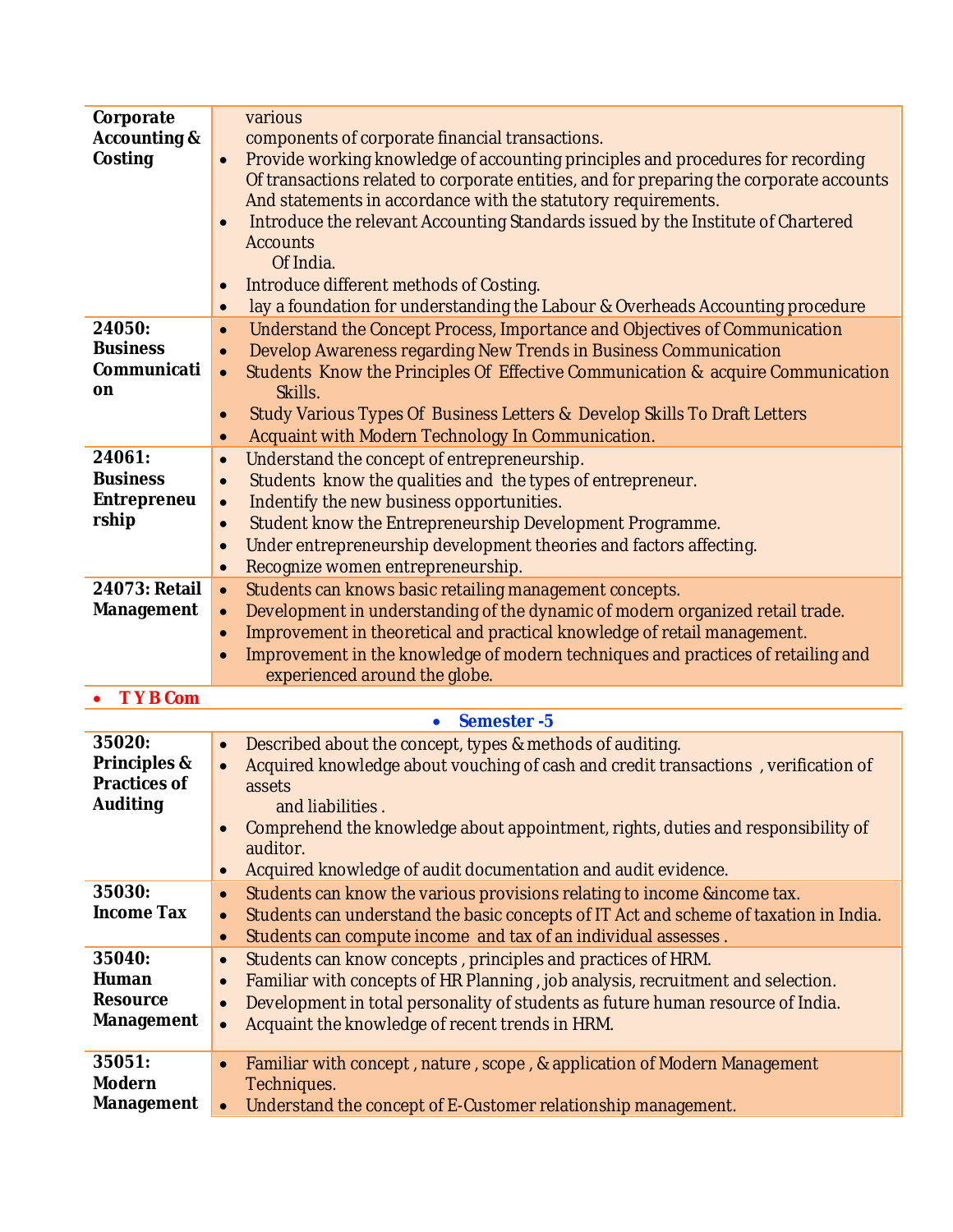| <b>Techniques</b>      | Describe about FDI, FII, IRR, PIM.<br>$\bullet$                                                            |
|------------------------|------------------------------------------------------------------------------------------------------------|
|                        | Describe about challenges and problems of globalization, diversity and<br>$\bullet$                        |
|                        | multiculturalism,                                                                                          |
|                        | innovations and E-Commerce.                                                                                |
| 35061:                 | Students appraise about the application of accounting knowledge in preparation of<br>$\bullet$             |
| <b>Advance</b>         | Financial statements of various sectors.                                                                   |
| <b>Accounting-I</b>    | Students appraise about need and importance of accounting standards.<br>$\bullet$                          |
|                        | Students impart the knowledge about accounting treatment of functional aspects of<br>$\bullet$             |
|                        | Corporate and non-corporate undertakings.                                                                  |
| 35071:                 | Understand the accounting treatment for valuation of goodwill and shares.<br>$\bullet$                     |
| Advance                | Students appraise about application of the Accounting Standards.<br>$\bullet$                              |
| <b>Accounting-II</b>   | Increase the knowledge about accounting treatment of corporate undertakings<br>$\bullet$<br>restructuring. |
|                        | Describe about the application of accounting knowledge if preparation of bank<br>$\bullet$                 |
|                        | accounts.                                                                                                  |
|                        | Students appraise about the application of accounting knowledge in reading and<br>$\bullet$                |
|                        | interpreting the financial statements of corporate entities.                                               |
| 35064:                 | Acquaint with the concepts and issues in business administration.<br>$\bullet$                             |
| <b>Business</b>        | Able to understand nature, scope of business administration.<br>$\bullet$                                  |
| Administrati           | Improvement in ethical behavior and familiar with corporate social responsibilities.<br>$\bullet$          |
| on-l                   | Describe about different industrial policies and industrial relations<br>$\bullet$                         |
|                        |                                                                                                            |
| 35074:                 | Students able to understand the nature of scientific management, automation and<br>$\bullet$               |
| <b>Business</b>        | computerization.                                                                                           |
| Administrati<br>on -II | Acquaint with the concept of capitalization.<br>$\bullet$                                                  |
|                        | Recognize classification and sources finance.<br>$\bullet$                                                 |
|                        | Understanding of legal environment, productivity, industrial engineering and<br>$\bullet$<br>Sleekness.    |
|                        | Semester 6<br>$\bullet$                                                                                    |
| 36020:                 | Described about the concept, types & methods of auditing.<br>$\bullet$                                     |
| Principles &           | Acquired knowledge about vouching of cash and credit transactions, verification of<br>$\bullet$            |
| <b>Practices of</b>    | assets and                                                                                                 |
| <b>Auditing</b>        | liabilities.                                                                                               |
|                        | Comprehend the knowledge about appointment, rights, duties and responsibility of                           |
|                        | auditor                                                                                                    |
|                        | Acquired knowledge of audit documentation and audit evidence.<br>$\bullet$                                 |
| 36030: Soft            | Development in positive attitude towards life and work.<br>$\bullet$                                       |
| <b>Skills</b>          | Equip with necessary soft skills to enhance competitive edge in the job market.                            |
| Development.           | Help students excel in their individual and professional lives using the soft skills<br>$\bullet$          |
|                        |                                                                                                            |
| 36040: Human           | Introduce the concept Training and Management Development of H.R.M. to the<br>$\bullet$                    |
| <b>Resource</b>        | students.                                                                                                  |
| <b>Management</b>      | Provide recent trends in Human Resource Management.<br>$\bullet$                                           |
|                        | Develop the total personality of students as future Human Resource of India.<br>$\bullet$                  |
|                        | Study the various dimensions of Human Resource Management.<br>$\bullet$                                    |
| 36051: Modern          | Familiar with concept, nature, scope, & application of Modern Management<br>$\bullet$                      |
| Management             | Techniques.                                                                                                |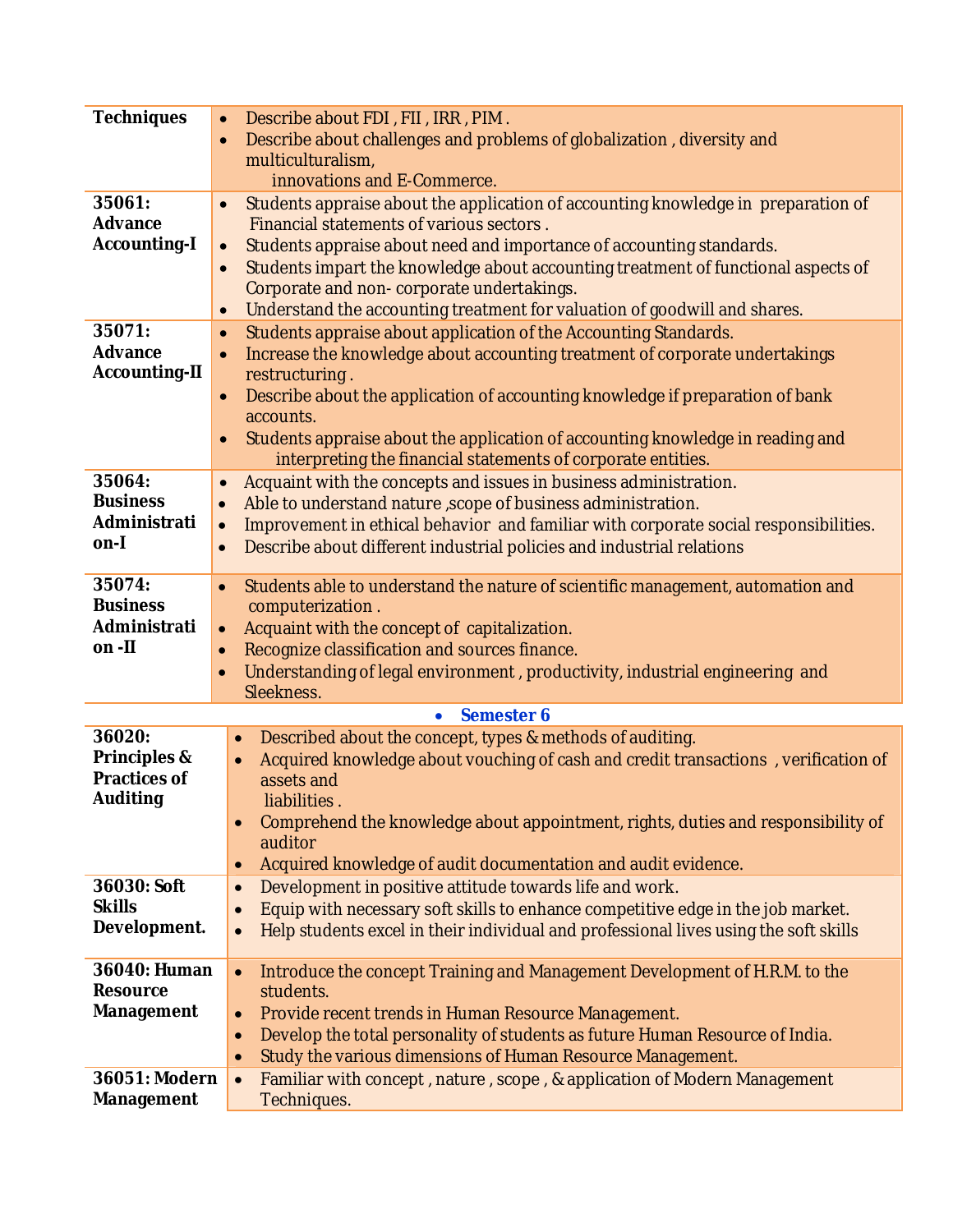| Techniques.                                        | Understand the concept of E-Customer relationship management.<br>$\bullet$<br>Describe about FDI, FII, IRR, PIM.<br>$\bullet$<br>Describe about challenges and problems of globalization, diversity and<br>multiculturalism,<br>innovations and E-Commerce.                                                                                                                                                                                                              |
|----------------------------------------------------|--------------------------------------------------------------------------------------------------------------------------------------------------------------------------------------------------------------------------------------------------------------------------------------------------------------------------------------------------------------------------------------------------------------------------------------------------------------------------|
| 36061:<br><b>Advance</b><br><b>Accounting-I</b>    | Students appraise about the application of accounting knowledge in preparation of<br>$\bullet$<br>financial statements of various sectors.<br>Students appraise about need and importance of accounting standards.<br>$\bullet$<br>Students impart the knowledge about accounting treatment of functional aspects of<br>$\bullet$<br>corporate and non-corporate undertakings.<br>Understand the accounting treatment for valuation of goodwill and shares.<br>$\bullet$ |
| 36071:<br><b>Advance</b><br><b>Accounting-II</b>   | limpart the students, knowledge about accounting treatment of corporate<br>$\bullet$<br>undertakings<br>restructuring.<br>Apprise the students about the application of accounting knowledge in preparation<br>$\bullet$<br>Of<br>financial statements of Bank Accounts.<br>• Appraise the students about the application of accounting knowledge in reading and<br>Interpreting the financial statements of corporate entities.                                         |
| 36064:<br><b>Business</b><br>Administration<br>-1  | Acquaint with the concepts and issues in business administration.<br>$\bullet$<br>Able to understand nature, scope of business administration.<br>$\bullet$<br>Improvement in ethical behavior and familiar with corporate social responsibilities.<br>$\bullet$<br>Describe about different industrial policies and industrial relations<br>$\bullet$                                                                                                                   |
| 36074:<br><b>Business</b><br>Administration<br>-11 | Students able to understand the nature of scientific management, automation and<br>$\bullet$<br>computerization.<br>Acquaint with the concept of capitalization.<br>$\bullet$<br>Recognize classification and sources finance.<br>$\bullet$<br>Understanding of legal environment, productivity, industrial engineering and<br>Sleekness.                                                                                                                                |

## **M.Com- I**

| Semester-1       |                                                                                                  |
|------------------|--------------------------------------------------------------------------------------------------|
| 711020:          | Acquire Knowledge on concepts nature importance of strategic planning and strategic<br>$\bullet$ |
| <b>Strategic</b> | management.                                                                                      |
| Management       | Understanding of strategic intent & environmental appraisal.                                     |
|                  | Understanding of application and formulation of strategic management process.                    |
|                  | Describe about techniques of strategic evaluation and strategy implementation.                   |
| 711030:          | Acquired knowledge of research methodology for decision making in business.                      |
| <b>Research</b>  | Understanding the process of research through questionnaire.                                     |
| Methodology      | Describe about sampling and data collection.                                                     |
|                  | Development in skills of hypothesis testing and interpretation of data.                          |
| 711041:          | Understanding the advanced aspects of accounting related to company liquidation,<br>$\bullet$    |
| <b>Advanced</b>  | holding company and higher purchase.                                                             |
| accountancy-     | Understanding the methods of presenting financial statements under double                        |
|                  | accounting system.                                                                               |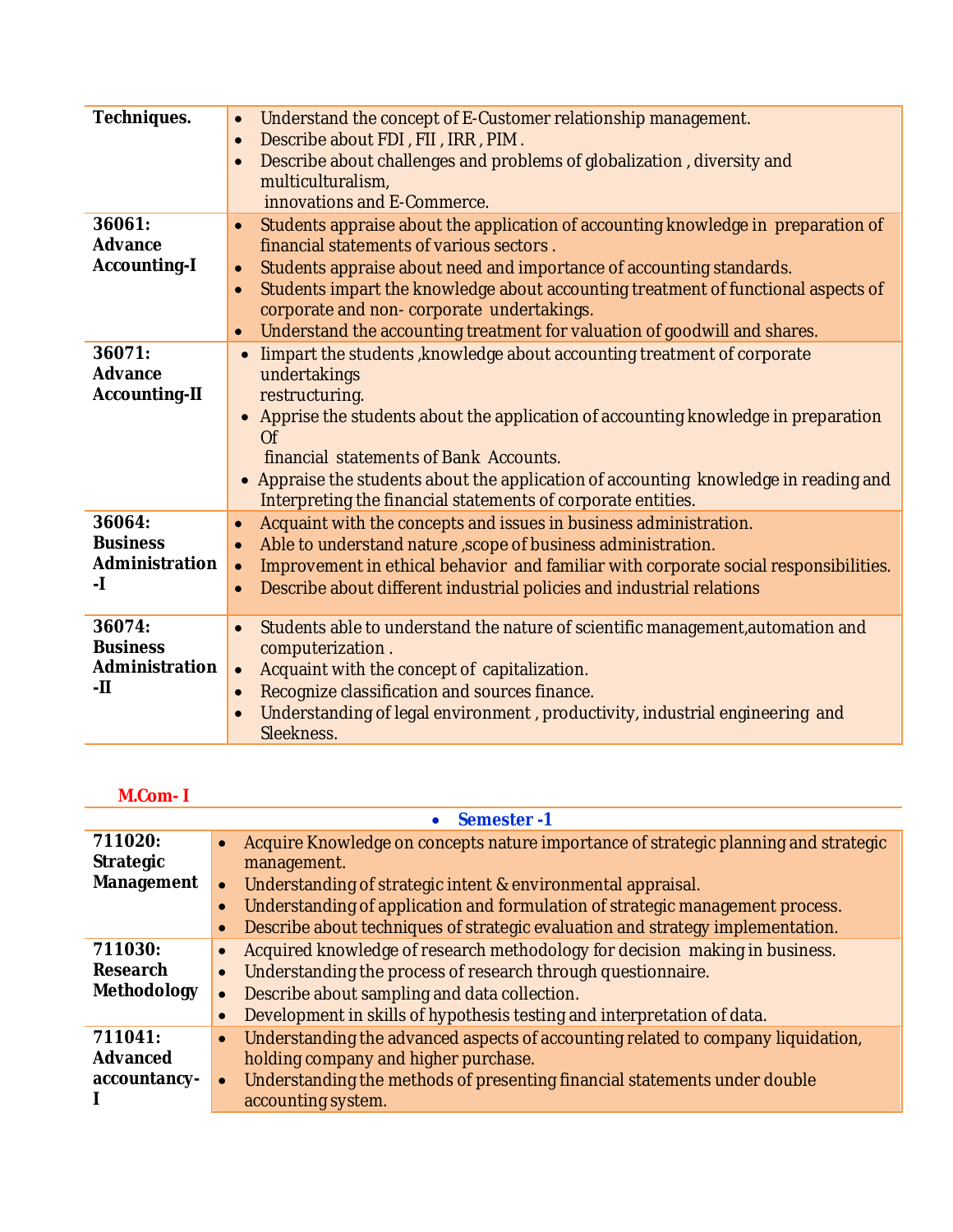|                   | Understanding the advanced aspects of accounting related to foreign branch and<br>insurance company.<br>Understanding the concepts and convergence of Indian Accounting Standards and<br>$\bullet$<br>IFRS. |
|-------------------|-------------------------------------------------------------------------------------------------------------------------------------------------------------------------------------------------------------|
|                   | Acquired the knowledge of developments in accounting.<br>$\bullet$                                                                                                                                          |
| 711043:           | Application of theories of social science disciplines to work place issues.<br>$\bullet$                                                                                                                    |
| Human             | Understanding the importance of tanning and morale.<br>$\bullet$                                                                                                                                            |
| <b>Resource</b>   | Students know the importance of various theories of motivation and role of ethics.<br>$\bullet$                                                                                                             |
| Management        | Analyze and evaluate a company implementation of performance based pay system.<br>$\bullet$                                                                                                                 |
|                   | Semester-2                                                                                                                                                                                                  |
| 712020: Case      | Able to write an effective solution on the problem of industrial dispute.<br>$\bullet$                                                                                                                      |
| <b>Studies in</b> | Able to identify and critic on different industrial issue.<br>$\bullet$                                                                                                                                     |
| <b>Strategic</b>  | Asquint basic skills to face different challenges.<br>$\bullet$                                                                                                                                             |
| Management        | Able to select appropriate methodology for solve any case.<br>$\bullet$                                                                                                                                     |
| 712031:           | Understanding fundamental concepts and principles of management.<br>$\bullet$                                                                                                                               |
| <b>Modern</b>     | Knowledge of various theories, principles process of management.<br>$\bullet$                                                                                                                               |
| management        | Familiar with interactions between the planning, controlling and quality control in<br>$\bullet$                                                                                                            |
| practices         | organization                                                                                                                                                                                                |
|                   | Awareness about ethical dilemmas face by managers and the social responsibilities of<br>$\bullet$<br>organization.                                                                                          |
| 712041:           |                                                                                                                                                                                                             |
| <b>Advanced</b>   | Understanding the advanced aspects of accounting related to company liquidation,<br>$\bullet$<br>holding company and higher purchase.                                                                       |
| accountancy-      | Understanding the methods of presenting financial statements under double<br>$\bullet$                                                                                                                      |
| $\mathbf{H}$      | accounting system.                                                                                                                                                                                          |
|                   | Understanding the advanced aspects of accounting related to foreign branch and<br>$\bullet$                                                                                                                 |
|                   | insurance company.                                                                                                                                                                                          |
|                   | Understanding the concepts and convergence of Indian Accounting Standards and<br>$\bullet$                                                                                                                  |
|                   | IFRS.                                                                                                                                                                                                       |
|                   | Acquired the knowledge of developments in accounting.<br>$\bullet$                                                                                                                                          |
| 712043:           | Endow the student with a broad perspective on themes and issues of Human Resource<br>$\bullet$                                                                                                              |
| Human             | Development                                                                                                                                                                                                 |
| <b>Resource</b>   | Know the importance of various theories of motivation.<br>$\bullet$                                                                                                                                         |
| Management-       | Evaluate a company's implementation of a performance based pay system.<br>$\bullet$                                                                                                                         |
| $\mathbf{H}$      | Student Know the new concepts in HRM.<br>$\bullet$                                                                                                                                                          |
|                   |                                                                                                                                                                                                             |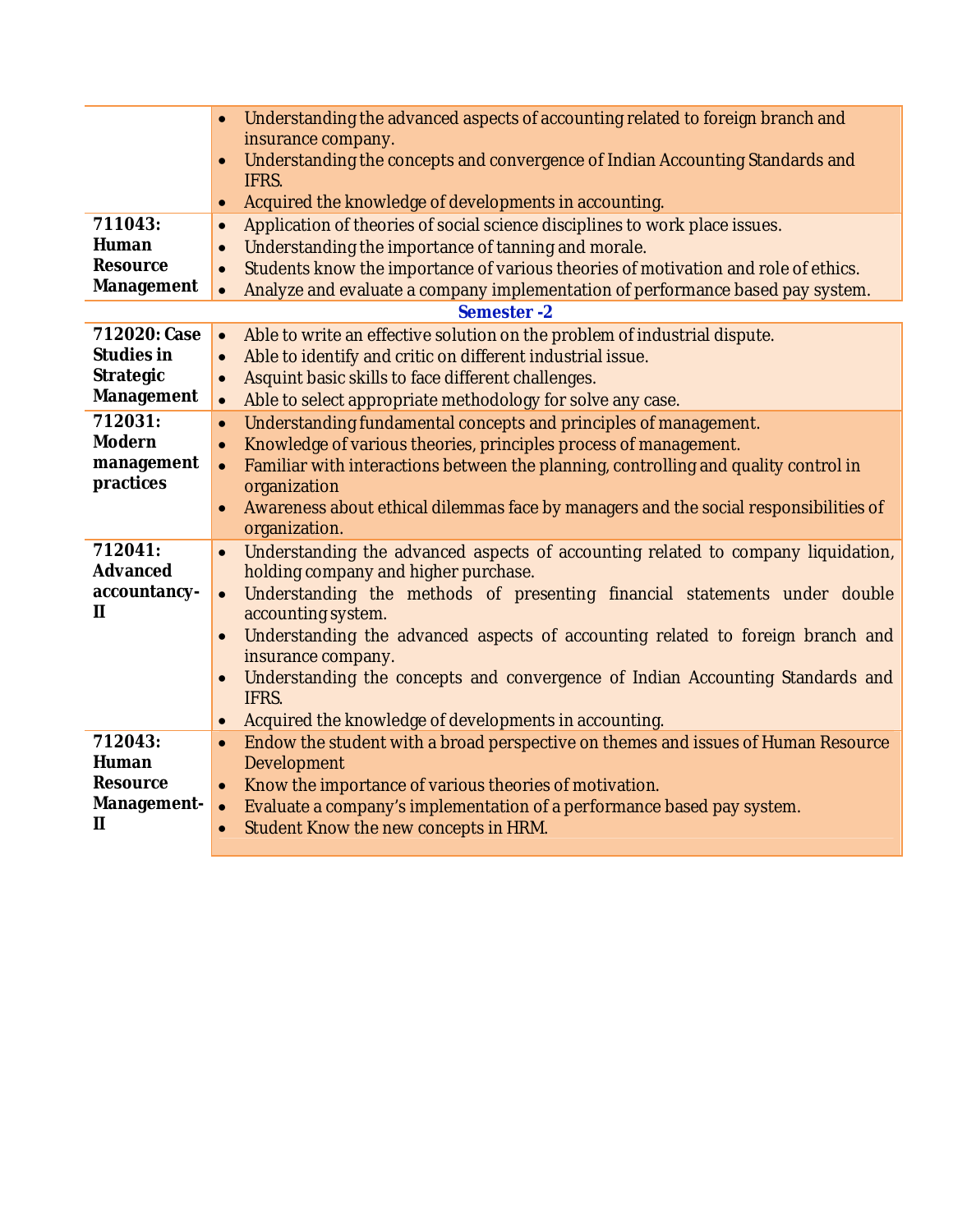| ı<br>ı<br>٠ |
|-------------|
|-------------|

|                                                                           | Semester-3<br>$\bullet$                                                                                                                                                                                                                                                                                                                                                                                                                                         |
|---------------------------------------------------------------------------|-----------------------------------------------------------------------------------------------------------------------------------------------------------------------------------------------------------------------------------------------------------------------------------------------------------------------------------------------------------------------------------------------------------------------------------------------------------------|
| 23010:<br><b>Management</b><br><b>Accounting</b>                          | Understand about the concept, tools and management accounting.<br>$\bullet$<br>Understand about different methods of analysis and application of marginal costing.<br>$\bullet$<br>Acquired knowledge about fund flow and cash flow.<br>$\bullet$<br>Understanding the budgetary control and different types of budgets.<br>$\bullet$<br>Imparted knowledge on standard costing and classification of variances and decision<br>$\bullet$<br>making techniques. |
| 23020:<br><b>Entrepreneu</b><br>rship and<br>Project<br><b>Management</b> | Able to become entrepreneur.<br>$\bullet$<br>Acquaint with the challenges to start a new venture.<br>$\bullet$<br>Students can provide theoretical foundation for executing various projects.<br>$\bullet$<br>Able to highlight the support system for entrepreneurship development.<br>$\bullet$                                                                                                                                                               |
| 23030:<br>Organization<br><b>Behaviour</b>                                | Understand the concept of organization behavior.<br>$\bullet$<br>Acquired operational skills of organizational.<br>$\bullet$<br>Development in the interest in individual behavior.<br>$\bullet$<br>Understand about perception, learning, attitude, values, motivation and leadership.<br>$\bullet$                                                                                                                                                            |
| 23041:<br><b>Advanced</b><br>Accountancy                                  | Understand the concept of auditing and other discipline.<br>$\bullet$<br>Understand about advanced aspects of accounting related to audit work and<br>$\bullet$<br>assurance standards.<br>Understand the concept of tax audit and government audit.<br>$\bullet$<br>Acquired knowledge about advanced aspects of internal audit and bank audit and<br>$\bullet$<br>audit of specialized unit.                                                                  |
| 23043:<br>Human<br><b>Resource</b><br><b>Management</b>                   | Understand the value and importance of human resources in an organization.<br>$\bullet$<br>Become innovative in managing human resource aspects and industrial relations.<br>$\bullet$<br>Aware about mechanisms of industrial disputes.<br>$\bullet$<br>Impart with the knowledge of various laws and its effects on industry and labour.<br>$\bullet$                                                                                                         |
|                                                                           | <b>Semester-4</b>                                                                                                                                                                                                                                                                                                                                                                                                                                               |
| 24010:<br>Corporate<br><b>Social</b><br>Responsibilit<br>ies              | Acquaint with the various concepts and aspects of corporate social responsibility.<br>$\bullet$<br>Understand about the concept of business ethics.<br>$\bullet$<br>Acquired knowledge about corporate social responsiveness and corporate citizenship.<br>$\bullet$<br>Describe about different concepts in understanding corporate governance.<br>$\bullet$                                                                                                   |
| 24020:<br><b>Modern</b><br><b>Retail</b><br><b>Management</b>             | Acquaint with the various concepts and other aspects of retail management.<br>$\bullet$<br>Understand about most modern techniques and practices of retailing for employment.<br>$\bullet$<br>Understand about dynamic modern organized retail trend.<br>$\bullet$<br>Describe the concept of merchandise management.<br>$\bullet$                                                                                                                              |
| 24030:<br><b>Information</b><br>System for<br><b>Business</b>             | Acquaint with various concepts and different aspects of ISB.<br>$\bullet$<br>Understand about the concepts of hardware , software and database.<br>$\bullet$<br>Acquired knowledge about integration of information system.<br>$\bullet$<br>Impart knowledge on information system security and ethical issues.<br>$\bullet$                                                                                                                                    |
| 24041:<br><b>Advanced</b><br>Accountancy                                  | Understand the concept of auditing and other discipline.<br>$\bullet$<br>Understand about advanced aspects of accounting related to audit work and<br>$\bullet$<br>assurance standards.<br>Understand the concept of tax audit and government audit.<br>$\bullet$<br>Acquired knowledge about advanced aspects of internal audit and bank audit and<br>$\bullet$<br>audit of specialized unit.                                                                  |
| 24043:                                                                    | Understand the value and importance of human resources in an organization.<br>$\bullet$                                                                                                                                                                                                                                                                                                                                                                         |